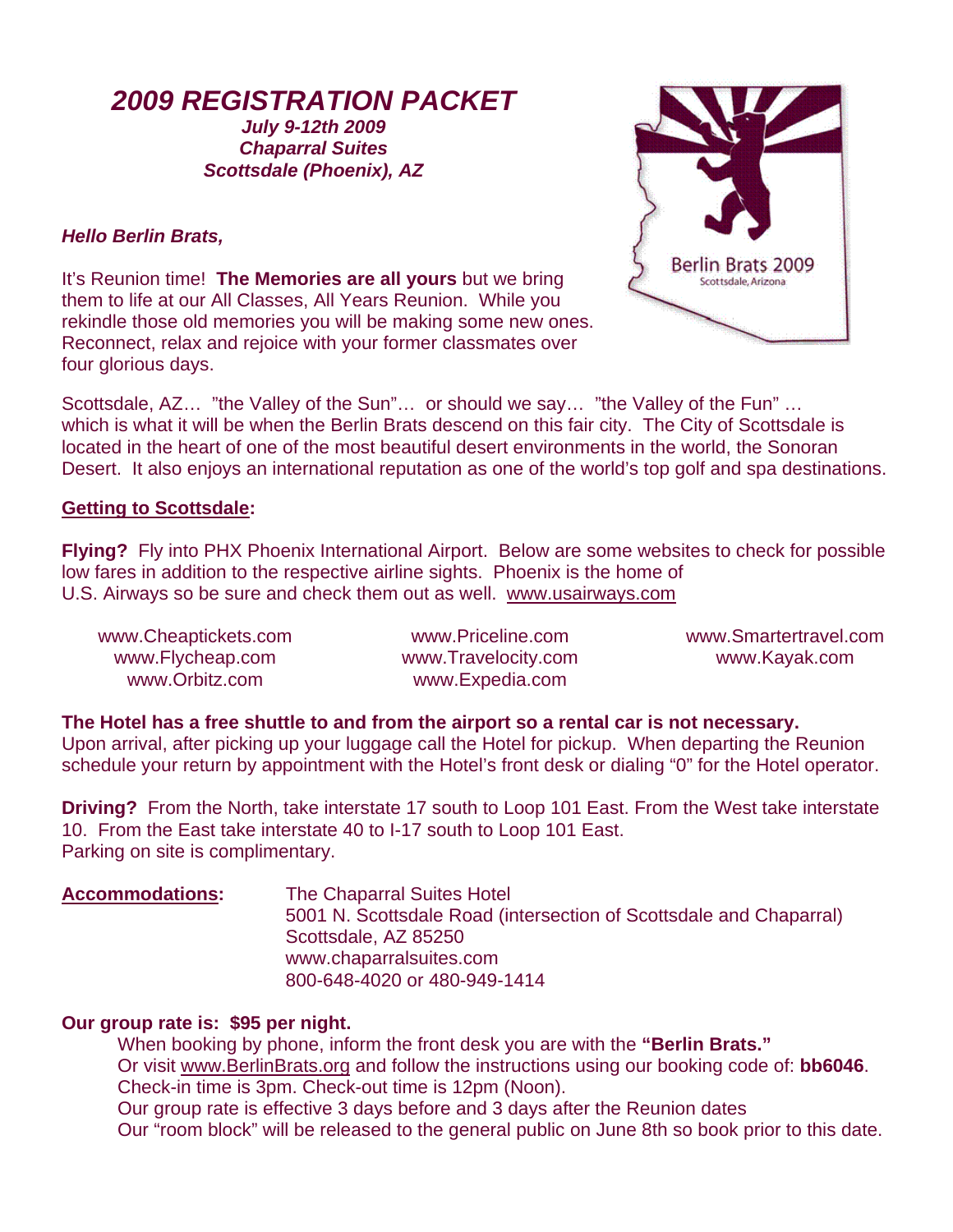Your rate of includes: cook- to-order daily breakfast, complimentary evening receptions, airport shuttle, on-site parking, in-room high speed internet, USA Today paper, tennis and exercise center.

On site is a Gift Shop/Sundries store, a Dollar Car Rental Agency and a Washer/Dryer facility.

**REGISTRATION FEE:** Your registration fee for the Reunion includes the Welcome Reception, Saturday's dinner, snacks and drinks in the hospitality suite all weekend long, the DJ for Friday's Karaoking and Saturday's dinner dance, two memorabilia items with your registration package, decorations, name tag, printing, mailings and production costs.

> **Cost per person is \$130 if received by May 15th, 2009.**  Registration fee received after May 15th is \$155.

**CANCELLATION POLICY:** Cancellation of your Reunion registration fee, with full refund of all fees, will be accepted until June  $1<sup>st</sup>$ , 2009. From June  $1<sup>st</sup>$  through June 9th, the Berlin Brats will be required to finalize all payments to the various different vendors. Consequently, no refunds can be made for cancellations received after this date.

**CHILD CARE:** If you need assistance in acquiring "child care" while a guest in the hotel please contact Jeri (Polansky) Glass at: [BerlinBrats@gmail.com](mailto:BerlinBrats@gmail.com) or (623)764-1105.

## **SUMMARY:**

- 1. Call the Chaparral Suites before June 8th to make your room reservation. Please note: over 145 rooms were booked before March 1<sup>st</sup>. Follow the booking instructions listed here or on our website to obtain our discount.
- 
- 2. Fill out the Registration Form and send it in with your payment by May  $15<sup>th</sup>$ .
- 3. Call a Berlin classmate and/or friend and make sure they are coming too!

We look forward to seeing you in Scottsdale! Don't miss this one, as the next one is 3 years off!!!

#### **Should you have any questions please do not hesitate to call the Berlin Brats at: 623-764-1105**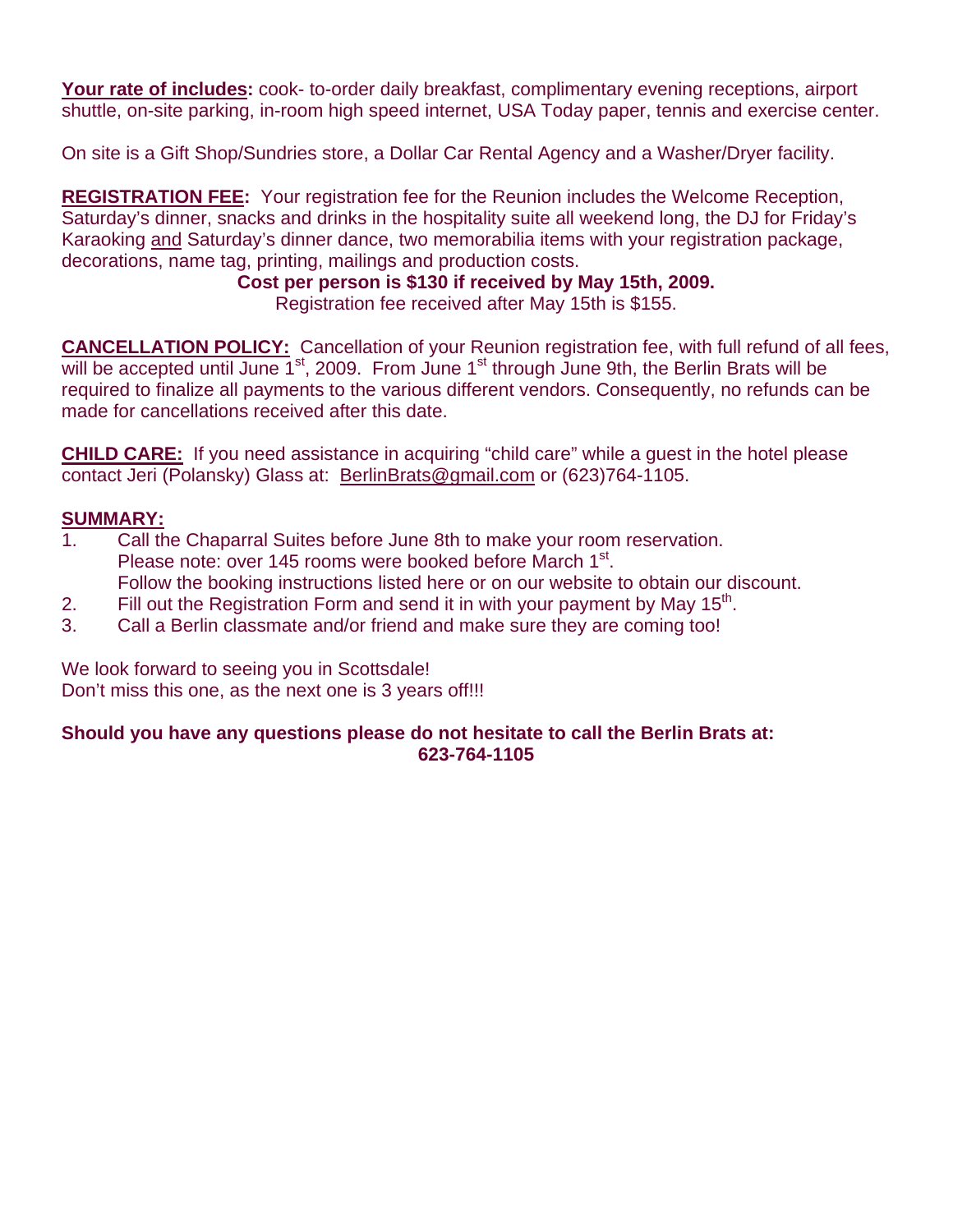# **WEEKEND ITINERARY**

## **July 8th (Wednesday): (day before the official start date)**

**6:00PM:** Dutch Treat Dinner. **"**Early arrivals" meet in the Hotel lobby to carpool over to famous "Old Town Tortilla Factory" (known for their southwest Mexican cuisine and unusual Margaritas!) We need a head count for this….so please indicate on the attached Registration Form if you will be joining us. (Meal cost is \$19.95. Please bring cash to help our servers).

## **July 9th (Thursday):**

**12:00PM:** Registration, Membership, Raffle/Auction and the PX tables open. Pick up your Welcome Package, view our Raffle & Auction items and browse our PX for Berlin Brat souvenirs and memorabilia.

**12:00PM:** After checking in visit your respective Hospitality Suite. There will be three. One for the '50/'60's, one for the '70's and one for the '80/'90's. Bring your yearbooks and pictures. This is a place to sit around and talk while snacking on finger food, soft drinks, beer & wine. Each suite will be hosted by alumni from that decade.

**5:00 to 7:00PM:** Ice Breaker-Welcome Reception. Hot and cold hors d'oeuvres. Background Music. Cash Bar. Dress is casual.

**7:00PM:** Hospitality Suites re-open. Suites will be open all evening to come and go as you like.

## **July 10th (Friday):**

**Optional side trips:** Hot Air Ballooning, Jeep Safari Desert Tour and Spa Treatments.

## **Hot Air Ballooning**

Experience a scenic flight over the Sonoran Desert.

Post flight you will have a Champagne Balloonist Ceremony and receive a Commemorative Flight Certificate. Breakfast is catered by Vincent's to include: Quiche Lorraine, chocolate croissants, soft cheese, fresh fruit and chilled champagne. Dress: Sun hat, light colored clothing, closed shoes, sunglasses and sunscreen are recommended. Depart from the Hotel lobby at 5am. Return to Hotel at approximately 9am. Maximum 50 people. \$135 per person.

## **Jeep Safari Desert Tour**

Cowboy Guided Jeep Safari journey through the desert following the foothills through the beautiful Sonoran Desert. See a different side of the Desert. Visit Bulldog Canyon. All guides are CPR certified. Ice and water are provided. Dress: Sun hat, light colored clothing, closed shoes, sunglasses and sunscreen are recommended. Depart from the Hotel lobby at 7:30am. Return to Hotel at approximately 11:30am. Maximum 50 people. \$70 per person.

## **Spa Treatment Day**

Scottsdale & Phoenix are known for their Spas. We have one right next door to the Hotel. Visit "Spa Lamar". Both sexes are invited to participate. Lunch will be served in the private Palm Room. Cost DOES include use of the pool, Jacuzzi, steam bath, sauna and lounging with a glass of wine! Stay and relax as long as you like! Depart Hotel lobby at 10:30am to walk next door as a group. Maximum 75 people with staggered start times.

**Option A:** One 55 minute service with lunch. Cost: \$100

Choice of: Swedish Massage, Oasis Signature Facial, Oasis Manicure & Beach Feet Pedicure, or Shampoo and Blow-Dry w/express Make-up Application.

**Option B:** Two 55 minute services with lunch. Cost: \$165

Choice of 2: Swedish Massage, Oasis Signature Facial, Oasis Manicure & Beach Feet Pedicure, or Shampoo and Blow-Dry w/express Make-up Application.

Please note: Gratuity is NOT included. 20% is the recommended guideline as long as you are happy with your service.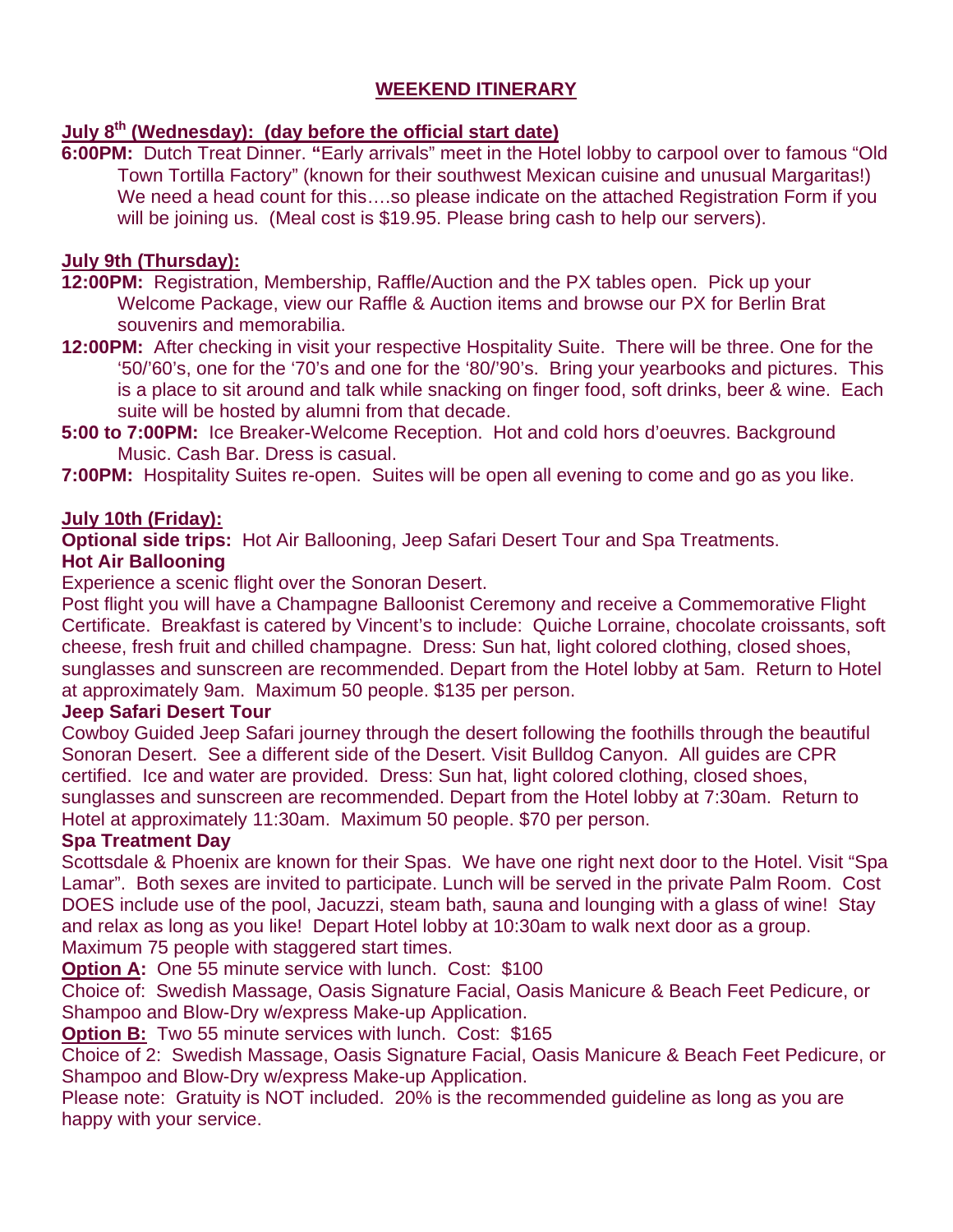- **SCHOOL SPIRIT DAY!** ~ Wear Maroon & White! Reunion Polo shirts will be sold all weekend long at the PX table. Previous Reunion polos are good to wear too!!!
- **5:00am:** Meet in the Hotel Lobby if you registered for "Hot Air Ballooning" ~ an optional add on. *(Description and dress at the end with pricing).*
- 7:30AM: Meet in the Hotel Lobby if you registered for "Jeep Safari Desert Tour" ~ an optional add on. *(Description and dress at the end with pricing).*
- **9:00AM:** Registration, Membership, Raffle/Auction and PX tables open.
- **10:00AM:** Hospitality Suites open. Reunite with old friends, reminisce, share photos, view scrapbooks and yearbooks. Suites will be decorated with Berlin Memorabilia. Please bring your items as well!
- **10:30AM:** Meet in the Hotel Lobby if you registered for "Spa Treatment Day." ~ an optional add on. *(Description and dress at the end with pricing).*
- **1:00PM:** View "The Ed Sullivan Show" filmed in Berlin. Soon after the Berlin Wall went up Ed Sullivan wanted to showcase what it was like for the American soldier and his family. The 1961 TV shows showcase The Outpost Theatre, TAR (which was both the elementary and high school at the time) and our teen dances at the AYA. See if you recognize any Berlin Brat Reunion attendees in attendance at the school or dancing at the AYA. 30 minutes. Bonus feature: Ollie North's "War Stories" segment on the "Standoff at Checkpoint Charlie." Learn what actually transpired in Oct '61 just weeks after the Wall went up. Prepared specifically for the Berlin Brats. 10 minutes.

Special feature: "Berlin Brats purchase a Section of the Berlin Wall... then truck it across America." 20 minutes.

- **3:00PM:** "Ode to Joy and Freedom" ~ the fall of the Berlin Wall. Relive a glimpse of history. Moving! Memorable! Unforgettable! Come view this 54 minute video.
- **8:00 to 12PM:** Karaoke/DJ in the Banquet Room. All Classes, All Years. "Class competitions will surely develop! Plus the girls versus the guys. You're in for a real treat! Dress: Casual. Grab dinner and be back at the Hotel by 8pm. Be prepared to be entertained!

# **July 11th (Saturday):**

**6:30AM:** Golf participants meet golf chair, Billy Jordan '76, in the hotel lobby for car pooling or shuttling to Camelback Golf Club.

**10:00AM:** Registration, Membership, Raffle/Auction and PX tables open. Hospitality Suites open. **11:30AM:** "Ode to Joy & Freedom" the fall of the Berlin Wall. Video: 54 minutes.

- **1:00PM:** "Brats our Journey Home" the 1<sup>st</sup> documentary about growing up Military. Legendary singer/songwriter and Brat Kris Kristofferson leads us on a heartfelt journey into the lives of "American military Brats." 90 minutes with Q&A after.
- **3:30PM:** "RAW" …..extra footage of interviews with General Norman Schwarzkopf and Kris Kristofferson. Just released. Footage not included in the above documentary.
- **5:30PM:** Class Photos & Group Panoramic
- **6:00PM:** Cocktail Hour ~ cash bar
- **7:00PM:** Banquet & Dance with presentation of U.S. and BAHS school flag. Special performances by Berlin Brats. Dress: Casual-elegance. (no jeans)
	- '69, '79 & '89 milestones years to be recognized
	- Raffle and Silent Auction
	- Golf winners announced
- **9:30PM:** Hospitality suites will reopen.

## **July 12th (Sunday):**

Departure day! Unless you're staying on for a few more days to perhaps take in the Grand Canyon, Sedona, Tombstone or Tucson.